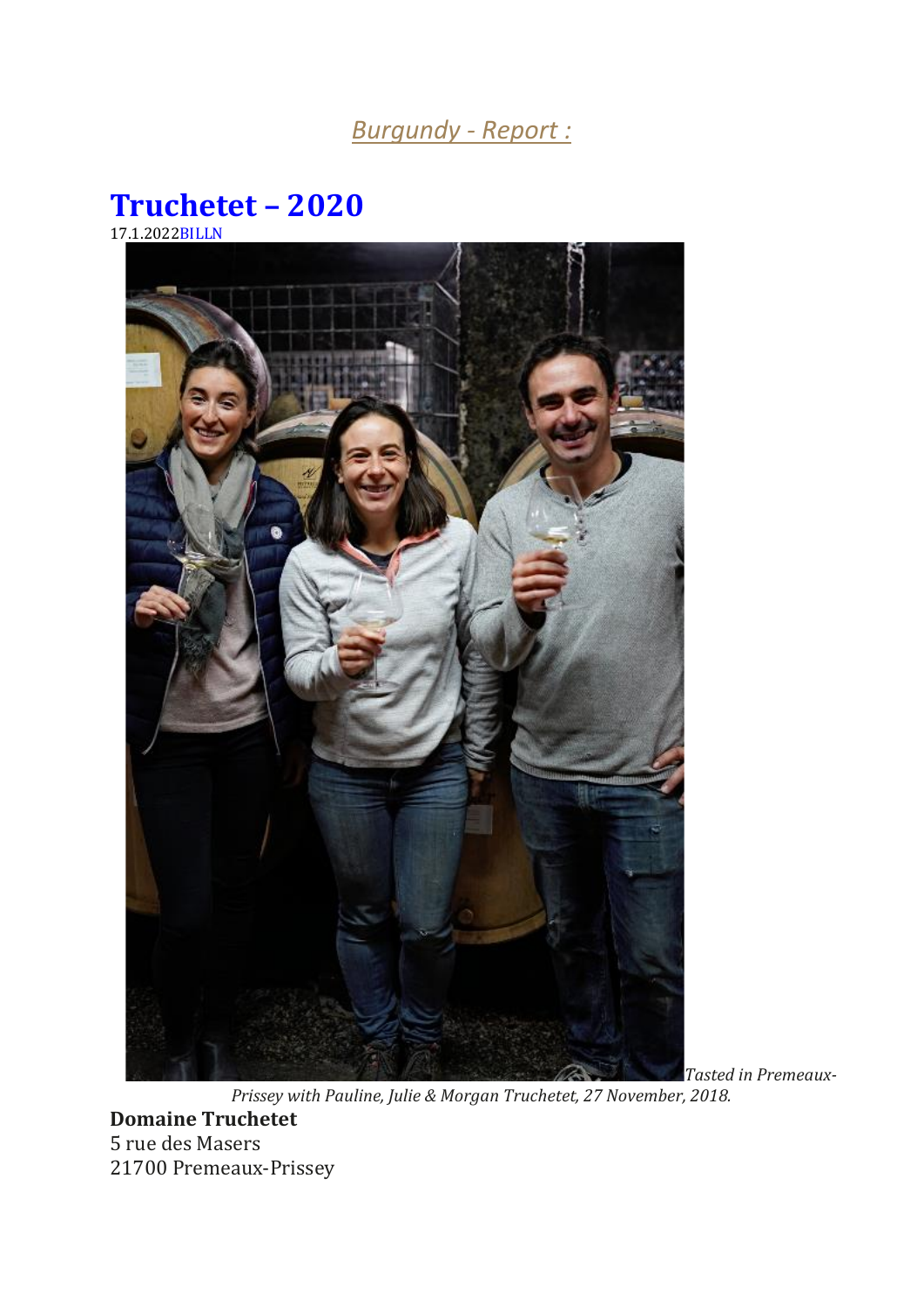#### Tel: +33 3 80 23 67 92

#### [www.domainetruchetet.fr](http://www.domainetruchetet.fr/)

More [reports](https://www.burgundy-report.com/?s=Truchetet) with Domaine Truchetet

Since I last visited, there's been significant work to increase the height of the training and having in a green covering in the vines. They are not working the middle of the rows – there's a lot of thought going on here on how to make a difference – but they are also sure that they see a difference in the texture of the pulp of the grapes. Then there's the treatments; more and more, other than copper and sulfur, they are based on plants. "*My grandparents had done their work with massale selections so we are doing the same and it means that we do already have some great vines. Even doing some marquettage – otherwise known as [provignage](https://www.burgundy-report.com/discover-burgundy/13-a-technical-glossary/#pigeage) or [layering](https://www.burgundy-report.com/discover-burgundy/13-a-technical-glossary/#pigeage) – they will see how long it survives…*"

#### **Morgan on 2021:**

"*We were relatively okay, there wasn't actually that much frost in our village, that coupled with our later pruning meant that we were not so badly touched. Harvesting was between 26 September to 01 October – but it wasn't easy to get the full maturity in this vintage. We stayed with the infusion style of vinification but obviously, this took quite a lot longer than in 2020 – we finished barreling only last week! Minus 40% volume.*"

#### **Morgan on 2020:**

"*Like in 2021 it was about 40% down but really due to the dryness. The wines have been assembled for about 10 days and will now stay in their tanks for the second winter.*"

Brother and sister Morgan & Julie Truchetet are responsible for the Domaine Truchetet wines. Morgan Truchetet is the label for the contract wines. The labels have been slightly updated too. Additionally, Pauline – Morgan's wife, will inherit her family domaine and to start, they will buy the grapes and commercialise with a négoce label. There's more coming in 2023 too – Auxey-Duresses, St.Romain and some Bourgogne Hautes Côtes de Beaune.

#### **The wines…**

*Lots of ideas at this domaine but more importantly many, many really excellent wines – a few great ones too!*

*Trescasses version of DIAM used here:*

#### **2020 Côteaux Bourguignone**

*About half gamay – this on cordon in a deep and clay-y soil – this had the longest malo of all the wines.*

A blend of depth and fresh top notes – that's nicely pure. Direct and beautifully, vibrantly, energetic. Really an impressively finishing intensity and long-lasting. Yum!

#### **2020 Bourgogne Les Clusere**

*Near Nuits with clay soil again but more stones here.*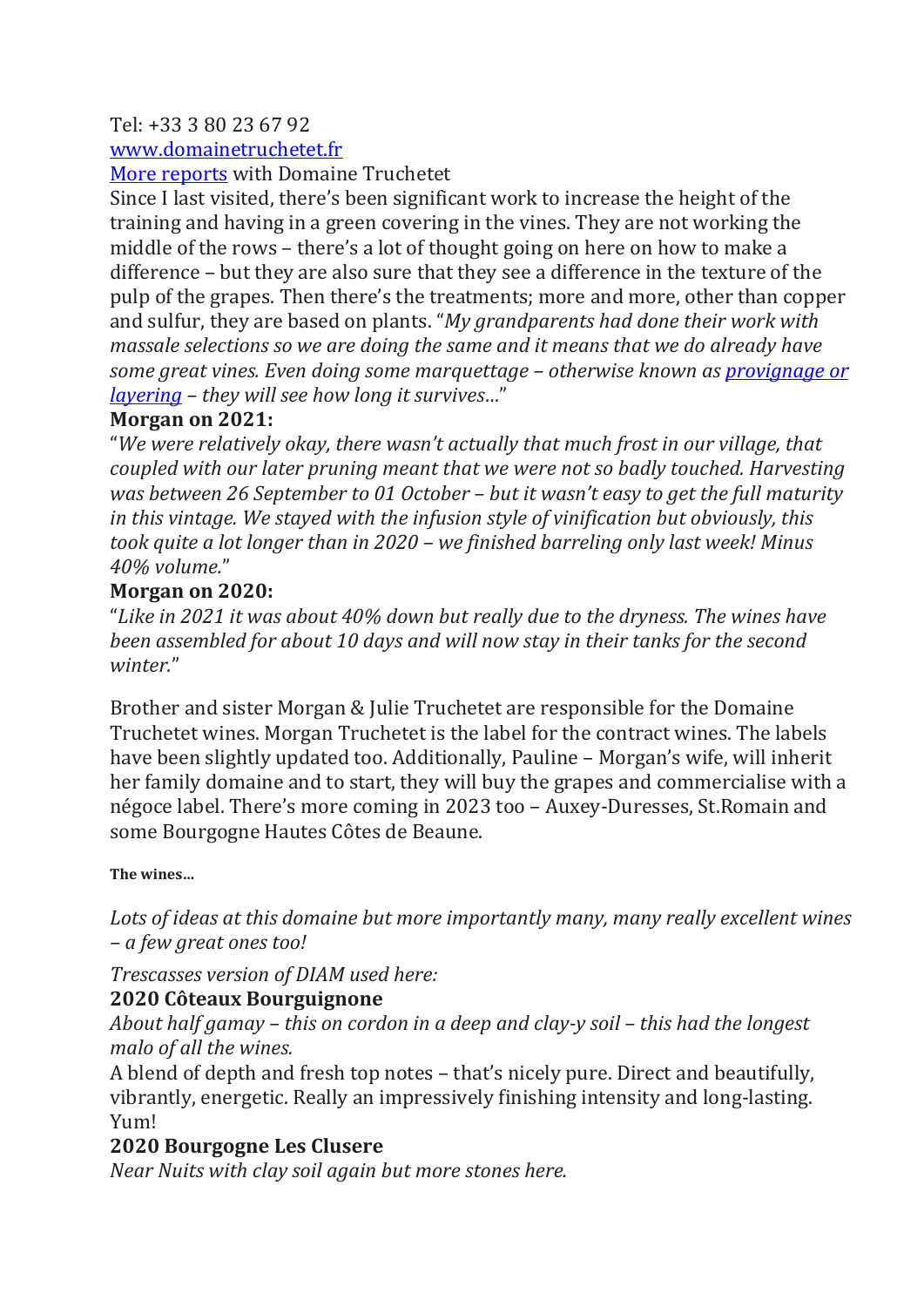Fresh, a little mineral, the fruit more guarded here to start. Wide, again vibrant – a different depth and texture. More width and ease to this finishing flavour.

#### **2020 Bourgogne Les Chaillots Vieilles-Vignes**

*Largest cuvée of the domaine – again with a lot of clay in the deep soil, red from the iron.*

Of course, there's lots of colour here. Deeper and fuller fruit in the depth. Ooh – yes – again vibrant but with an extra juicy side. The Nuits tannins are modestly more visible but without grain. A wine of power but that's also completely delicious.

#### **2020 Bourggne** *Fleur de Pinot*

*Bottled in September just before the harvest. A mix or Argillères and Chaillots for a no added sulfur cuvée – also none at bottling.*

Deeply coloured. Hmm – that's really not bad – round but clean, dark-fruited. The mouth-filling flavour is more supple and open, quite fruity and lacking no concentration. Only in the finishing flavour do you have the impression of a slightly different flavour profile.

### **2020 Bourgogne Pinot Noir Vieilles-Vignes**

*This just bottled a couple of weeks.*

A little deeper colour. This a more savoury nose, faintly with licorice. Also in the mouth, a savoury style, but growing in volume and a little sweetness. Very much a flavour of licorice – wide and well textured with fine but ripe tannin. Good length but not really my personal flavour profile…

*The next wines are not yet bottled – planning February:*

#### **2020 Bourgogne Hautes Côtes de Nuits La Montagne**

*Same terroir as the white, above Premeaux at 330 metres – 'it's all limestone here.'* A more airy and floral nose – that's lovely. Also directly juicy, mobile, just so moreish – that's a great wine!

#### **2020 Côte de Nuits Villages**

*In Comblanchien. From three parcels, trying some 500-litre barrels for this cuvée* Here the nose starts more compact and there's a small impression of wc – but there are none. Extra width, similarly juicy – a little more concentrated. The tannin is more visible but with no grain. That's a very impressive wine.

#### **2020 Côte de Nuits Villages Bonne Menes**

More open and fresh, here with some floral accents. A little barrel flavour in the middle but this is a more sophisticated texture, the tannin has a micro-grain but no drying aspects. Very delicious and slowly mouth-watering in the finish. Holding well too. I liked a lot the last wine but this is more sophisticated and simply excellent.

#### **2020 Nuits St.Georges Vieille-Vignes**

*Charbonniers plus Taupons – together 0.45 ha – one part of Charbonniers almost 100 years old, the Taupons about 70… It was here where they first tried the higher training*

A subtle reduction but this is an engrossing nose of darker fruited invitation. Wide, layered, good freshness yet still a contemplative side. A wine with concentration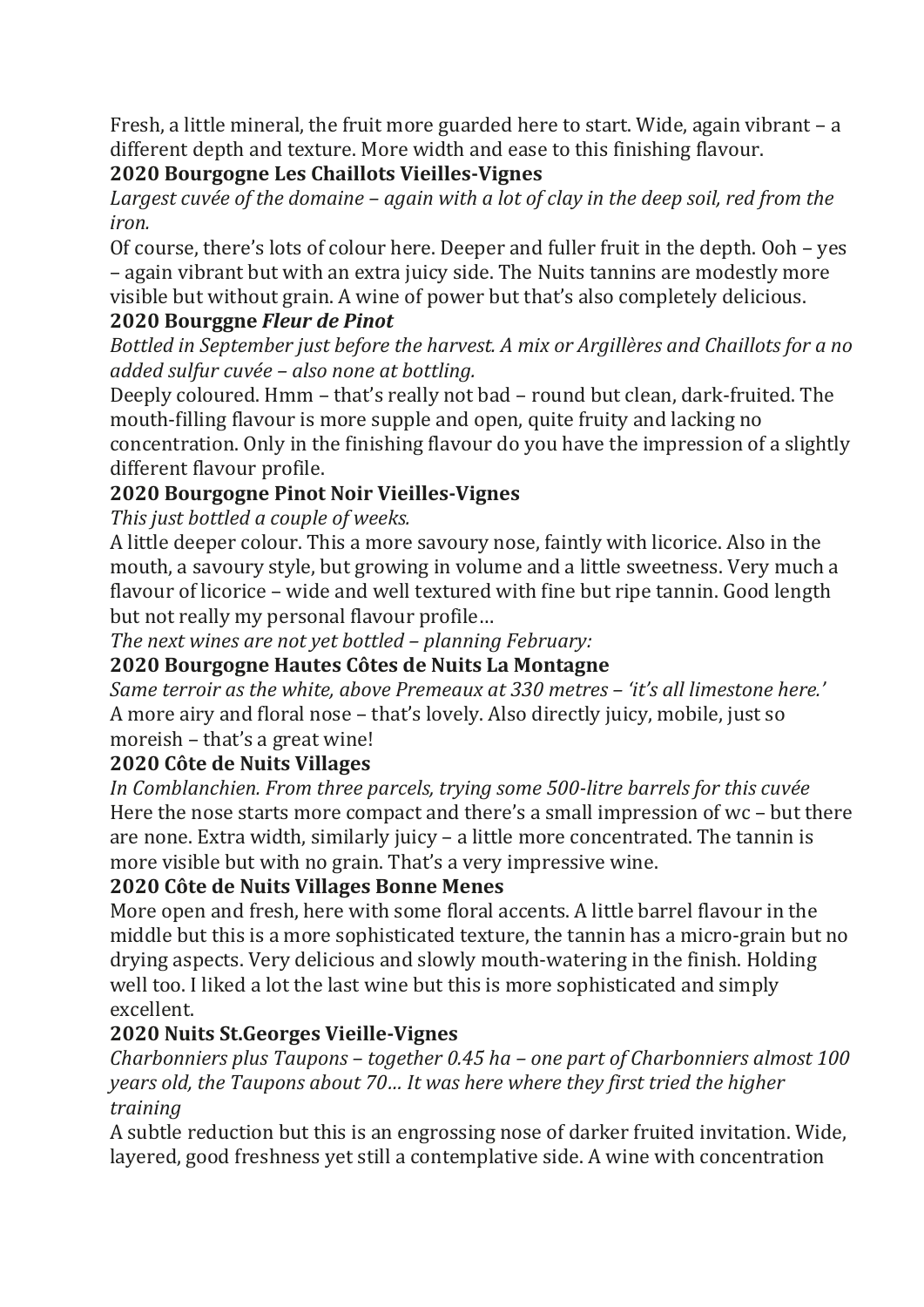but another that delivers its goods with sophistication – and this is Nuits! Another excellent wine.

*A range of contract wines from 3 different suppliers:*

#### **2020 Nuits St.Georges Taupons**

*Below Clos des Forets, the end of the band on the 'wrong' side of the road that begins with the 1er Clos des Grand Vignes. About 30% wc in this wine*

The wc perfume is directly evident – but it's well done and inviting. Bright, mouthfilling – full of energy. The texture is fine again. That's a very long finish – 1er cru level – if you like stems you will love this one – I do!

#### **2020 Gevrey-Chambertin Les Seuvrées**

There's both depth and freshness but here's a nose that's not fully open to start. Lovely impact of mouth-watering flavour. This is an easy but very tasty wine. Very good.

#### **2020 Morey St.Denis**

*2 parcels – Clos Solon and Bas Chenevery – roughly equal.*

More open, and complex nose of freshness with faint spice above supported by plenty of fruit. That sits very well on the palate – mouth-filling but open, melting, slowly mouthwatering. That's a super wine – really…

#### **2020 Chambolle-Musigny**

*Les Drazées plus a few rows of Les Herbues*

Just the faintest impression of less colour – but marginally. This is fine but just a little compact vs the Morey – quite different in style with its sweetness of dark fruit. More direct, less mouth-filling but wide and with a lovely texture. More mouth-watering – a purer style of darker fruit – different and also delicious. There's more definition to this wine. Different and a slight preference for me though the nose needs to expand.

#### **2020 Nuits St.Georges 1er Vallerots**

*Just below the terraces*

That's a lovely freshness of wild strawberry fruit. Pure, cool fruit, fine texture, slowly melting. This is excellent wine and far too easy to drink! Lovely…

#### **Les Whites:**

#### **2020 Bourgogne Aligote**

*Clay soil at the bottom of Premeaux. Two parcels assembled – just under 0.5 ha. This already bottled same time as the Fleur de Pinot*

The nose starts full and energetic but with some rigour, slowly easing with air. In the mouth – open, airy, quite mouth filling – almost a quince style to this fruit. Very good finishing – that's nice – a good wine…

#### **2020 Bourgogne Aligoté** *Baes*

*With 7 months of skin contact. This tasted from barrel*

This is a more open nose with some floral and herbal hints. Hmm – wide, really interesting, faintly tannic but with a slightly acidulated finishing flavour – wide and tasty. That's very lovely – an excellent aligoté.

#### **2020 Pinot Blanc**

*Bottled. Fermented in barrel, partly acacia-wood.*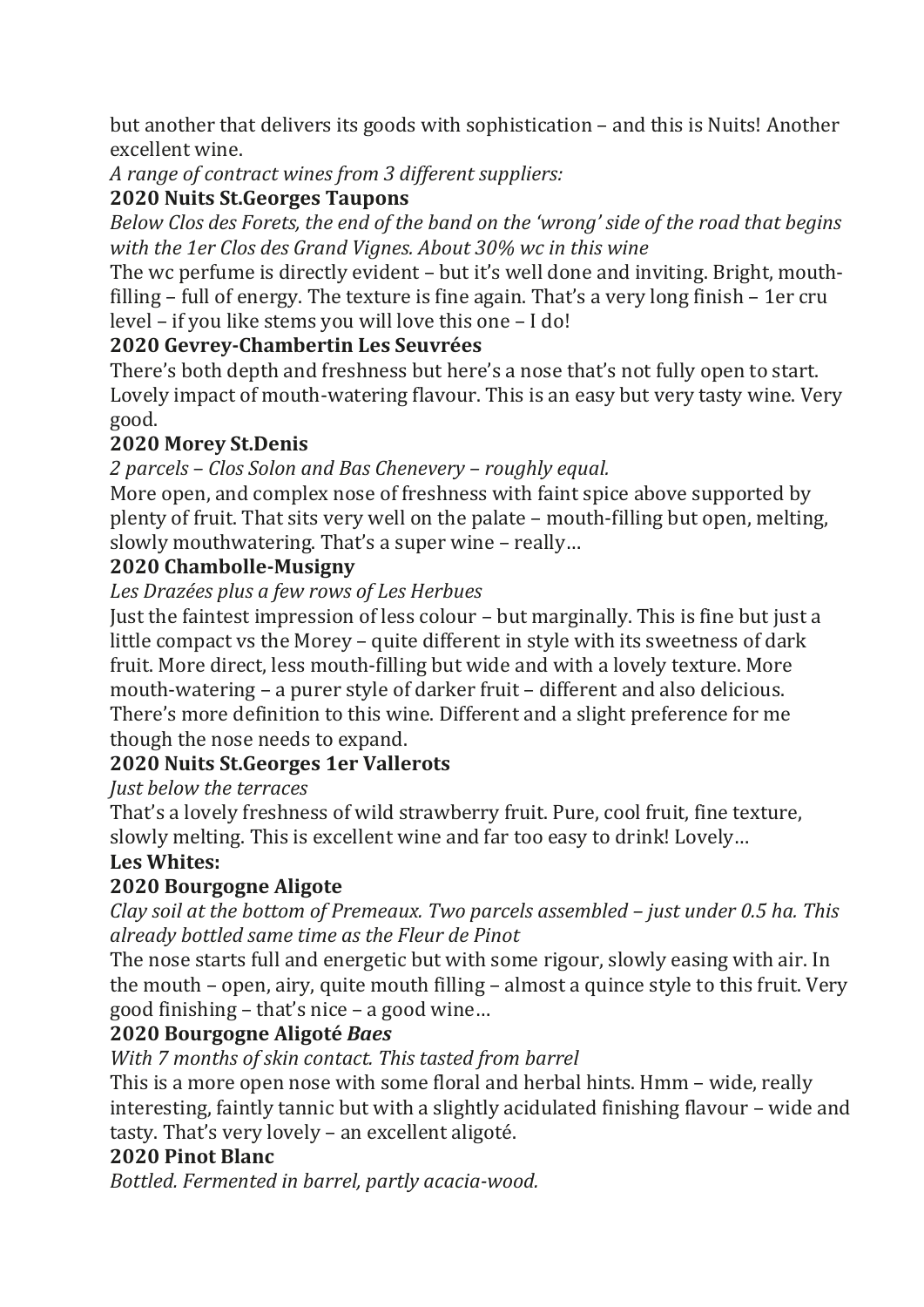Hmm – that's a large-scaled nose – almost a smoky, spicy, complexity. Much more direct and mineral than the nose suggests but still with some richness and melting sweetness of fruit. Wider in the finish, slowly fading, slightly contemplative. Absolutely delicious.

#### **2020 Bourgogne Hautes Côtes de Nuits Chardonnay La Montagne**

*On the plateau above Premeaux after the forest, very little soil, mainly on limestone, bottled at the end of August. Barrels that have a mix of oak and acacia – the new ones. This will be bottled in Dec – 12 months in barrel then (now) in tank* A nose with some direction and yellow, ripe, citrus. Airy, melting, ooh – that's really

lovely over the palate – absolutely delicious – still some accents of the barrel but that's a great Bourgogne

# **2020 Pernand-Vergelesses Les Plantes des Champs et Combottes**

*Bought as must*

A deeper nose, ripe again but with freshness and depth. Wide, quite a mineral and mouth-watering style – some depth of flavour, slowly finishing. This needs more elevage it's not showing the impressive style of the last at this stage but the parts seem good.

### **2020 Bourgogne Chardonnay**

#### *From the Côtes de Couchois*

A very different style, slightly apple/oxidative to start. The shape has extra richness but there's a nice mouth-watering balance to this, slowly lingering. Less my personal favourite style but quite long and tasty.